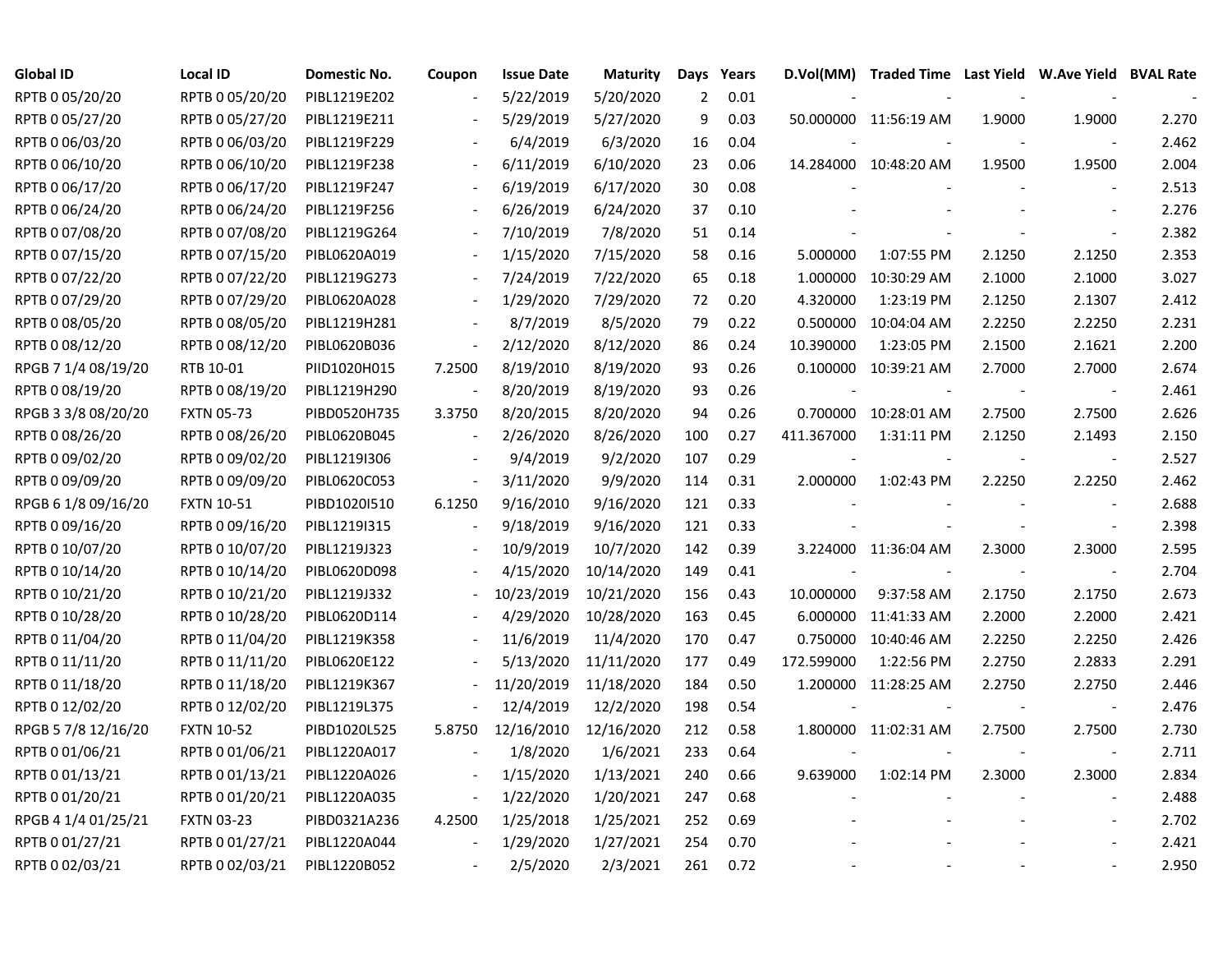| <b>Global ID</b>     | <b>Local ID</b>   | Domestic No. | Coupon                   | <b>Issue Date</b> | <b>Maturity</b>  | Days | Years | D.Vol(MM)   |                        |        | Traded Time Last Yield W.Ave Yield BVAL Rate |       |
|----------------------|-------------------|--------------|--------------------------|-------------------|------------------|------|-------|-------------|------------------------|--------|----------------------------------------------|-------|
| RPTB 0 02/10/21      | RPTB 0 02/10/21   | PIBL1220B061 |                          | 2/12/2020         | 2/10/2021        | 268  | 0.73  |             |                        |        |                                              | 2.657 |
| RPTB 0 02/17/21      | RPTB 0 02/17/21   | PIBL1220B070 |                          | 2/19/2020         | 2/17/2021        | 275  | 0.75  | 26.670000   | 1:16:18 PM             | 2.5000 | 2.5056                                       | 2.532 |
| RPTB 0 02/24/21      | RPTB 0 02/24/21   | PIBL1220B089 | $\overline{\phantom{a}}$ | 2/26/2020         | 2/24/2021        | 282  | 0.77  |             |                        |        |                                              | 2.764 |
| RPGB 7 3/8 03/03/21  | RTB 10-02         | PIID1021C027 | 7.3750                   | 3/3/2011          | 3/3/2021         | 289  | 0.79  |             |                        |        |                                              | 2.714 |
| RPTB 0 03/03/21      | RPTB 0 03/03/21   | PIBL1220C097 | $\overline{\phantom{a}}$ | 3/4/2020          | 3/3/2021         | 289  | 0.79  |             |                        |        | $\blacksquare$                               | 2.674 |
| RPTB 0 03/10/21      | RPTB 0 03/10/21   | PIBL1220C104 | $\overline{\phantom{a}}$ | 3/11/2020         | 3/10/2021        | 296  | 0.81  |             |                        |        | $\overline{\phantom{a}}$                     | 2.694 |
| RPTB 0 03/17/21      | RPTB 0 03/17/21   | PIBL1220C113 | $\overline{\phantom{a}}$ | 3/18/2020         | 3/17/2021        | 303  | 0.83  |             | 22.400000 11:57:08 AM  | 2.6750 | 2.6750                                       | 2.675 |
| RPGB 3 1/2 03/20/21  | <b>FXTN 07-57</b> | PIBD0721C574 | 3.5000                   | 3/20/2014         | 3/20/2021        | 306  | 0.84  |             |                        |        | $\overline{\phantom{a}}$                     | 2.719 |
| RPTB 0 04/07/21      | RPTB 0 04/07/21   | PIBL1220D149 |                          | 4/8/2020          | 4/7/2021         | 324  | 0.89  |             |                        |        |                                              | 2.715 |
| RPTB 0 04/14/21      | RPTB 0 04/14/21   | PIBL1220D158 | $\overline{\phantom{a}}$ | 4/15/2020         | 4/14/2021        | 331  | 0.91  |             |                        |        | $\blacksquare$                               | 2.774 |
| RPTB 0 04/21/21      | RPTB 0 04/21/21   | PIBL1220D167 | $\blacksquare$           | 4/22/2020         | 4/21/2021        | 338  | 0.93  | 300.000000  |                        |        | $\blacksquare$                               | 2.710 |
| RPGB 6 1/2 04/28/21  | <b>FXTN 10-53</b> | PIBD1021D531 | 6.5000                   | 4/28/2011         | 4/28/2021        | 345  | 0.95  |             | 100.000000 11:00:04 AM | 2.8500 | 2.8500                                       | 2.841 |
| RPTB 0 04/28/21      | RPTB 0 04/28/21   | PIBL1220D176 | $\blacksquare$           | 4/29/2020         | 4/28/2021        | 345  | 0.95  | 1.000000    | 1:15:57 PM             | 2.6950 | 2.6950                                       | 2.737 |
| RPTB 0 05/05/21      | RPTB 0 05/05/21   | PIBL1220E184 |                          | 5/6/2020          | 5/5/2021         | 352  | 0.96  | 14.030000   | 1:36:17 PM             | 2.6750 | 2.6986                                       | 2.732 |
| RPTB 0 05/12/21      | RPTB 0 05/12/21   | PIBL1220E193 | $\blacksquare$           | 5/13/2020         | 5/12/2021        | 359  | 0.98  | 174.514000  | 1:06:50 PM             | 2.7100 | 2.7064                                       | 2.727 |
| RPGB 4 7/8 06/13/21  | RTB 03-09         | PIID0321F092 | 4.8750                   | 6/13/2018         | 6/13/2021        | 391  | 1.07  |             | 100.150000 11:51:16 AM | 2.7500 | 2.7899                                       | 2.807 |
| RPGB 5 3/4 10/20/21  | RTB 10-03         | PIID1021J039 | 5.7500                   | 10/20/2011        | 10/20/2021       | 520  | 1.42  |             |                        |        | $\overline{\phantom{a}}$                     | 2.813 |
| RPGB 5 3/4 11/24/21  | <b>FXTN 10-55</b> | PIBD1021K551 | 5.7500                   | 11/24/2011        | 11/24/2021       | 555  | 1.52  |             |                        |        |                                              | 2.836 |
| RPGB 6 3/8 01/19/22  | <b>FXTN 10-54</b> | PIBD1022G545 | 6.3750                   | 7/19/2011         | 1/19/2022        | 611  | 1.67  |             |                        |        | $\overline{\phantom{a}}$                     | 2.838 |
| RPGB 4 01/26/22      | <b>FXTN 05-74</b> | PIBD0522A747 | 4.0000                   | 1/26/2017         | 1/26/2022        | 618  | 1.69  |             |                        |        | $\blacksquare$                               | 2.800 |
| RPGB 15 03/14/22     | <b>FXTN 20-02</b> | PIBD2022C021 | 15.0000                  | 3/14/2002         | 3/14/2022        | 665  | 1.82  |             |                        |        |                                              | 2.845 |
| RPGB 4 3/4 07/04/22  | <b>FXTN 03-24</b> | PIBD0322G247 | 4.7500                   | 7/4/2019          | 7/4/2022         | 777  | 2.13  |             |                        |        | $\sim$                                       | 2.851 |
| RPGB 4 7/8 08/02/22  | <b>FXTN 10-56</b> | PIBD1022H562 | 4.8750                   | 8/2/2012          | 8/2/2022         | 806  | 2.21  |             |                        |        | $\overline{\phantom{a}}$                     | 2.859 |
| RPGB 4 3/4 09/13/22  | <b>FXTN 10-57</b> | PIBD1022I570 | 4.7500                   | 9/13/2012         | 9/13/2022        | 848  | 2.32  |             |                        |        | $\overline{\phantom{a}}$                     | 2.881 |
| RPGB 12 3/4 10/17/22 | <b>FXTN 20-03</b> | PIBD2022J033 | 12.7500                  | 10/17/2002        | 10/17/2022       | 882  | 2.42  |             |                        |        | $\blacksquare$                               | 2.887 |
| RPGB 4 5/8 12/04/22  | RTB 05-11         | PIID0522L114 | 4.6250                   | 12/4/2017         | 12/4/2022        | 930  | 2.55  | 3208.090000 | 1:48:11 PM             | 2.8600 | 2.8477                                       | 2.865 |
| RPGB 4 12/06/22      | <b>FXTN 10-58</b> | PIBD1022L585 | 4.0000                   | 12/6/2012         | 12/6/2022        | 932  | 2.55  |             |                        |        | $\overline{\phantom{a}}$                     | 2.898 |
| RPGB 4 3/8 02/11/23  | RTB 03-10         | PIID0323B101 | 4.3750                   | 2/11/2020         | 2/11/2023        | 999  | 2.74  | 340.000000  | 1:45:34 PM             | 2.8750 | 2.8797                                       | 2.877 |
| RPGB 13 02/20/23     | <b>FXTN 20-04</b> | PIBD2023B048 | 13.0000                  | 2/20/2003         | 2/20/2023 1,008  |      | 2.76  |             |                        |        |                                              | 2.909 |
| RPGB 5 1/2 03/08/23  | <b>FXTN 05-75</b> | PIBD0523C752 | 5.5000                   | 3/8/2018          | 3/8/2023 1,024   |      | 2.80  |             | 17.261000 11:48:43 AM  | 2.9500 | 2.9500                                       | 2.962 |
| RPGB 3 1/2 04/21/23  | <b>FXTN 07-58</b> | PIBD0723D588 | 3.5000                   | 4/21/2016         | 4/21/2023 1,068  |      | 2.92  | 1250.000000 | 10:25:28 AM            | 2.8925 | 2.8940                                       | 2.894 |
| RPGB 11 7/8 05/29/23 | <b>FXTN 20-05</b> | PIBD2023E054 | 11.8750                  | 5/29/2003         | 5/29/2023 1,106  |      | 3.03  |             | 10.000000 11:41:54 AM  | 3.0000 | 3.0000                                       | 2.926 |
| RPGB 3 1/4 08/15/23  | RTB 10-04         | PIID1023H046 | 3.2500                   | 8/15/2013         | 8/15/2023 1,184  |      | 3.24  | 86.825000   | 1:48:09 PM             | 3.0800 | 3.1528                                       | 3.046 |
| RPGB 11 3/8 10/23/23 | <b>FXTN 20-06</b> | PIBD2023J068 | 11.3750                  | 10/23/2003        | 10/23/2023 1,253 |      | 3.43  |             |                        |        |                                              | 2.945 |
| RPGB 6 1/4 03/12/24  | RTB 05-12         | PIID0524C129 | 6.2500                   | 3/12/2019         | 3/12/2024 1,394  |      | 3.82  | 636.500000  | 1:58:16 PM             | 2.9000 | 2.9078                                       | 2.904 |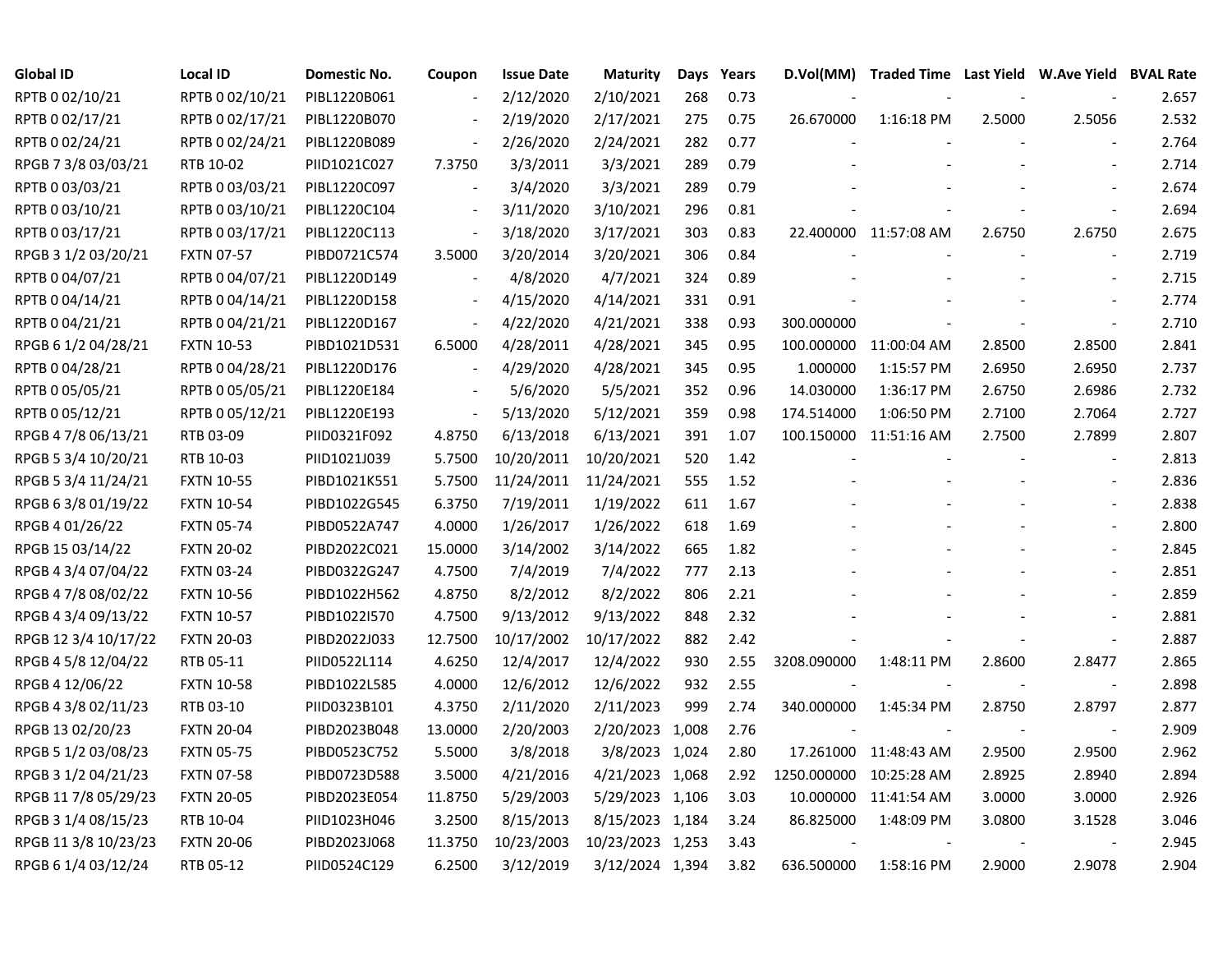| <b>Global ID</b>     | <b>Local ID</b>   | Domestic No. | Coupon  | <b>Issue Date</b> | <b>Maturity</b>        | Days | Years | D.Vol(MM)   | Traded Time Last Yield W.Ave Yield BVAL Rate |        |                          |       |
|----------------------|-------------------|--------------|---------|-------------------|------------------------|------|-------|-------------|----------------------------------------------|--------|--------------------------|-------|
| RPGB 4 1/2 04/20/24  | FXTN 07-59        | PIBD0724D595 | 4.5000  | 4/20/2017         | 4/20/2024 1,433        |      | 3.92  |             |                                              |        |                          | 3.012 |
| RPGB 12 3/8 06/03/24 | <b>FXTN 20-07</b> | PIBD2024F075 | 12.3750 | 6/3/2004          | 6/3/2024 1,477         |      | 4.04  |             |                                              |        |                          | 2.975 |
| RPGB 12 7/8 08/05/24 | <b>FXTN 20-08</b> | PIBD2024H086 | 12.8750 | 8/5/2004          | 8/5/2024 1,540         |      | 4.22  |             |                                              |        |                          | 2.983 |
| RPGB 4 1/8 08/20/24  | <b>FXTN 10-59</b> | PIBD1024H595 | 4.1250  | 8/20/2014         | 8/20/2024 1,555        |      | 4.26  | 1500.000000 | 9:48:01 AM                                   | 3.0750 | 3.0750                   | 3.083 |
| RPGB 4 1/4 10/17/24  | <b>FXTN 05-76</b> | PIBD0524J762 | 4.2500  | 10/17/2019        | 10/17/2024 1,613       |      | 4.42  | 800.000000  | 1:52:51 PM                                   | 2.9000 | 2.9219                   | 2.922 |
| RPGB 13 3/4 11/11/24 | <b>FXTN 20-09</b> | PIBD2024K091 | 13.7500 | 11/11/2004        | 11/11/2024 1,638       |      | 4.49  |             |                                              |        | $\overline{\phantom{a}}$ | 2.995 |
| RPGB 5 3/4 04/12/25  | FXTN 07-61        | PIBD0725D618 | 5.7500  | 4/12/2018         | 4/12/2025 1,790        |      | 4.90  | 0.700000    | 1:27:53 PM                                   | 2.9900 | 2.9900                   | 2.977 |
| RPGB 12 1/8 04/14/25 | <b>FXTN 20-10</b> | PIBD2025D103 | 12.1250 | 4/14/2005         | 4/14/2025 1,792        |      | 4.91  |             |                                              |        | $\blacksquare$           | 3.014 |
| RPGB 3 5/8 09/09/25  | <b>FXTN 10-60</b> | PIBD1025I608 | 3.6250  | 9/9/2015          | 9/9/2025 1,940         |      | 5.31  | 93.000000   | 9:51:58 AM                                   | 3.1000 | 3.1000                   | 3.074 |
| RPGB 12 1/8 10/20/25 | <b>FXTN 20-11</b> | PIBD2025J116 | 12.1250 | 10/20/2005        | 10/20/2025 1,981       |      | 5.42  |             |                                              |        | $\overline{a}$           | 3.043 |
| RPGB 18 1/4 11/29/25 | <b>FXTN 25-01</b> | PIBD2525K015 | 18.2500 | 11/29/2000        | 11/29/2025 2,021       |      | 5.53  |             |                                              |        | $\overline{\phantom{a}}$ | 3.049 |
| RPGB 10 1/4 01/19/26 | <b>FXTN 20-12</b> | PIBD2026A122 | 10.2500 | 1/19/2006         | 1/19/2026 2,072        |      | 5.67  |             |                                              |        | $\blacksquare$           | 3.056 |
| RPGB 6 1/4 02/14/26  | <b>FXTN 07-62</b> | PIBD0726B627 | 6.2500  | 2/14/2019         | 2/14/2026 2,098        |      | 5.74  | 1165.009000 | 1:57:44 PM                                   | 2.9245 | 2.9254                   | 2.923 |
| RPGB 3 1/2 09/20/26  | RTB 10-05         | PIID1026I057 | 3.5000  | 9/20/2016         | 9/20/2026 2,316        |      | 6.34  |             |                                              |        |                          | 3.422 |
| RPGB 6 1/4 10/20/26  | RTB 15-01         | PIID1526J019 | 6.2500  | 10/20/2011        | 10/20/2026 2,346       |      | 6.42  |             |                                              |        |                          | 3.102 |
| RPGB 8 12/07/26      | <b>FXTN 20-13</b> | PIBD2026L139 | 8.0000  | 12/7/2006         | 12/7/2026 2,394        |      | 6.55  |             |                                              |        |                          | 3.116 |
| RPGB 5 3/8 03/01/27  | RTB 15-02         | PIID1527C023 | 5.3750  | 3/1/2012          | 3/1/2027 2,478         |      | 6.78  |             |                                              |        |                          | 3.198 |
| RPGB 4 3/4 05/04/27  | <b>FXTN 10-61</b> | PIBD1027E617 | 4.7500  | 5/4/2017          | 5/4/2027 2,542         |      | 6.96  |             |                                              |        |                          | 3.278 |
| RPGB 8 5/8 09/06/27  | <b>FXTN 20-14</b> | PIBD2027I140 | 8.6250  | 9/6/2007          | 9/6/2027 2,667         |      | 7.30  |             |                                              |        | $\blacksquare$           | 3.214 |
| RPGB 6 1/4 03/22/28  | <b>FXTN 10-63</b> | PIBD1028C635 | 6.2500  | 3/22/2018         | 3/22/2028 2,865        |      | 7.84  | 3000.000000 | 1:21:05 PM                                   | 3.2500 | 3.2377                   | 3.240 |
| RPGB 9 1/2 12/04/28  | <b>FXTN 20-15</b> | PIBD2028L151 | 9.5000  | 12/4/2008         | 12/4/2028 3,122        |      | 8.55  |             |                                              |        | $\blacksquare$           | 3.252 |
| RPGB 6 7/8 01/10/29  | <b>FXTN 10-64</b> | PIBD1029A644 | 6.8750  | 1/10/2019         | 1/10/2029 3,159        |      | 8.65  | 7582.400000 | 1:21:12 PM                                   | 3.1900 | 3.1921                   | 3.193 |
| RPGB 8 3/4 05/27/30  | <b>FXTN 20-16</b> | PIBD2030E166 | 8.7500  | 5/27/2010         | 5/27/2030 3,661 10.02  |      |       |             |                                              |        | $\blacksquare$           | 3.332 |
| RPGB 12 1/2 07/28/30 | <b>FXTN 25-02</b> | PIBD2530G029 | 12.5000 | 7/28/2005         | 7/28/2030 3,723 10.19  |      |       |             |                                              |        | $\blacksquare$           | 3.300 |
| RPGB 11 1/4 01/26/31 | <b>FXTN 25-03</b> | PIBD2531A032 | 11.2500 | 1/26/2006         | 1/26/2031 3,905 10.69  |      |       |             |                                              |        | $\blacksquare$           | 3.316 |
| RPGB 8 07/19/31      | <b>FXTN 20-17</b> | PIBD2031G171 | 8.0000  | 7/19/2011         | 7/19/2031 4,079 11.17  |      |       | 2051.000000 | 10:27:09 AM                                  | 3.3180 | 3.3180                   | 3.321 |
| RPGB 9 3/8 10/05/31  | <b>FXTN 25-04</b> | PIBD2531J042 | 9.3750  | 10/5/2006         | 10/5/2031 4,157 11.38  |      |       | 84.000000   | 9:48:35 AM                                   | 3.3866 | 3.3866                   | 3.354 |
| RPGB 5 7/8 02/02/32  | <b>FXTN 20-18</b> | PIBD2032B183 | 5.8750  | 2/2/2012          | 2/2/2032 4,277 11.71   |      |       |             |                                              |        | $\blacksquare$           | 3.379 |
| RPGB 5 7/8 03/01/32  | RTB 20-01         | PIID2032C014 | 5.8750  | 3/1/2012          | 3/1/2032 4,305 11.79   |      |       |             | 4.750000 11:17:01 AM                         | 3.7500 | 3.7547                   | 3.485 |
| RPGB 5 3/4 09/27/32  | <b>FXTN 20-19</b> | PIBD2032I195 | 5.7500  | 9/27/2012         | 9/27/2032 4,515 12.36  |      |       |             |                                              |        | $\blacksquare$           | 3.438 |
| RPGB 8 1/2 11/29/32  | <b>FXTN 25-05</b> | PIBD2532K057 | 8.5000  | 11/29/2007        | 11/29/2032 4,578 12.53 |      |       |             |                                              |        |                          | 3.484 |
| RPGB 3 5/8 03/21/33  | <b>FXTN 20-20</b> | PIBD2033C206 | 3.6250  | 3/21/2013         | 3/21/2033 4,690 12.84  |      |       |             |                                              |        | $\overline{\phantom{a}}$ | 3.950 |
| RPGB 9 1/4 11/05/34  | <b>FXTN 25-06</b> | PIBD2534K062 | 9.2500  | 11/5/2009         | 11/5/2034 5,284 14.47  |      |       |             |                                              |        |                          | 3.662 |
| RPGB 8 09/30/35      | <b>FXTN 25-07</b> | PIBD2535I071 | 8.0000  | 9/30/2010         | 9/30/2035 5,613 15.37  |      |       |             |                                              |        |                          | 3.776 |
| RPGB 8 1/8 12/16/35  | <b>FXTN 25-08</b> | PIBD2535L086 | 8.1250  | 12/16/2010        | 12/16/2035 5,690 15.58 |      |       |             |                                              |        | $\overline{a}$           | 4.368 |